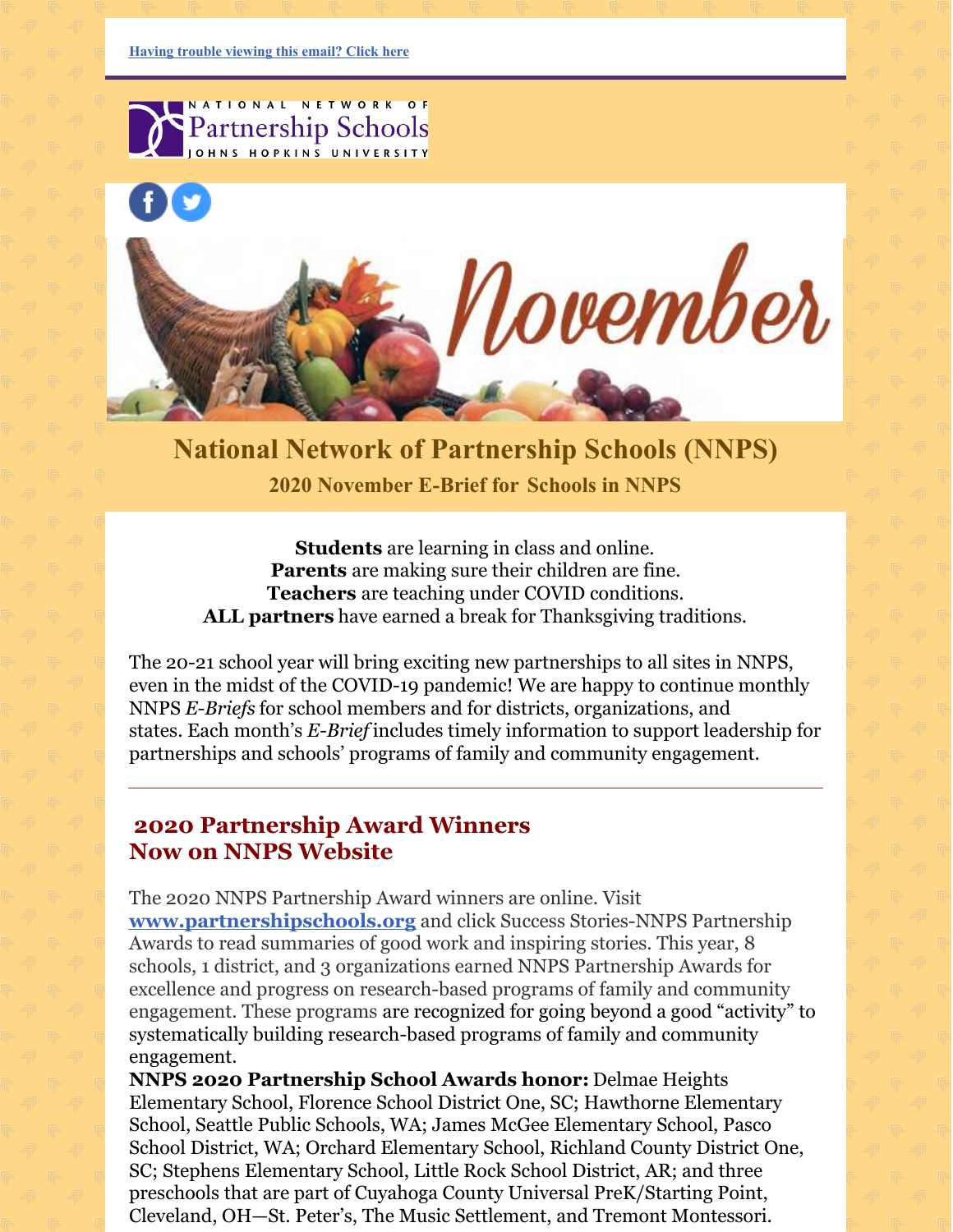**NNPS 2020 Partnership District and Organization Awards honor:** Little Rock School District, Arkansas; Cuyahoga County Universal PreKindergarten (UPK)/Starting Point, Cleveland, OH; Francis Marion University-Center of Excellence, Florence, SC; and Partnership Schools Ireland, Dublin, Ireland.

### **REMINDER: Last Call—deadline for the 2020 UPDATE – December 4th**

Most NNPS members submitted their 2020 UPDATEs to evaluate progress of their partnership program and renew membership for the 20-21 school year. THANK YOU!

UPDATE helps you recognize the importance of evaluating progress each year and gives information for improving the next One-Year Action Plan for Partnerships. This is so important that NNPS pays a matching fee for every member who renews membership. We are here to help you with your work.

If you received a "Last Call" memo, please send in your UPDATE by December 4 to continue monthly E-Briefs and all member benefits and services through the 20-21 school year.

At this critical time for good partnerships, do not be "cut" from on-going services, resources, and support!

# **Free Webinar for Schools' Action Teams for Partnerships**

NNPS will conduct its annual **Free Webinar** for Schools' Action Teams for Partnerships (ATPs) on **Thursday, February 18, 2021 from 2:00-3:30 EST**. This webinar will address NNPS Basics for school ATPs. Topics include ten steps to partnership success, strengthening the Action Team for Partnerships (ATP), and how to write a goal-linked action plan for the 21-22 school year. We encourage as many members of your ATP to participate together in this webinar. To register, contact Rachel Chappell at **[nnps@jhu.edu](mailto:nnps@jhu.edu)**. Give your name, affiliation, e-mail address, and the words *Register for Free NNPS School ATP Webinar*. The webinar is a benefit of membership.



NNPS guides leaders at all levels to encourage 2-way communications for strong programs of school, family, and community partnerships. This year, this section of E-Brief invites members of NNPS to share how your schools' Action Teams for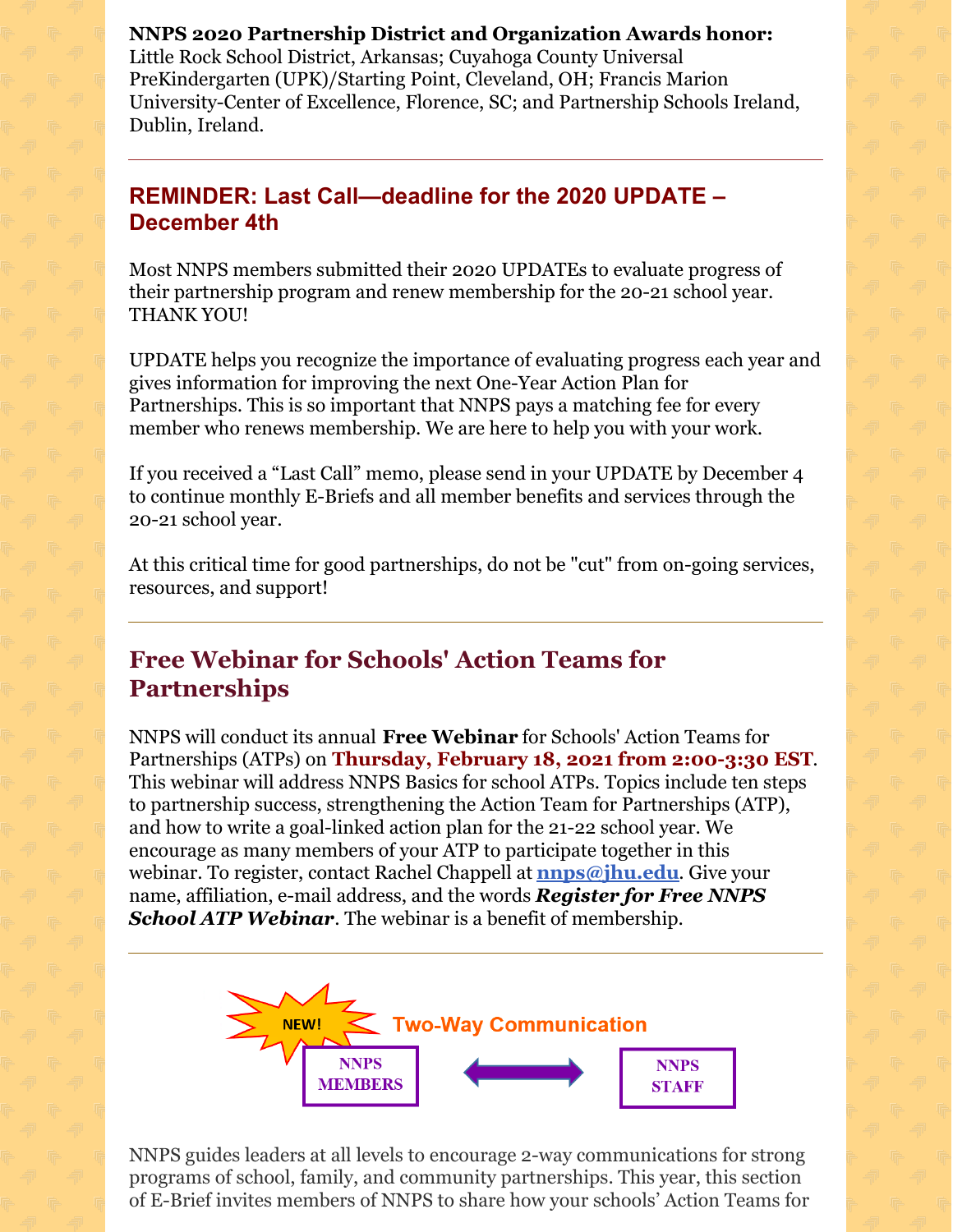Partnerships (ATPs), co-chairs of ATPs, or district or organization leaders are continuing to implement your plans for family and community engagement activities during COVID-19. Your schools may be open for face-to-face classes, remote learning, and/or on a hybrid schedule. Send your good ideas and we will share them in E-Brief!

This month, we heard from **Esmeralda Magaña-Valencia,** NNPS Key Contact and **Kim Lovelace,** School Nurse at **Marie Curie STEM Elementary School in Pasco School District One, Pasco, Washington.** They reported three recent engagement activities to build student skills and to have some family fun.







This school celebrated *Day of the Dead Scientist (Dia de los Cientificos Muertos)* during the first week in November. This year, this traditional day was celebrated COVID-19 style. Students participated from home by making an altar, display, poster, or power point presentation honoring a family member or scientist. They submitted photos of their projects online or dropped posters off at school. All projects were shown as videos on ClassDojo for the entire school community to enjoy.

The school also introduced two new *Loteria* nights via Zoom (much like BINGO). Students and families received *Loteria* cards in the mail and played online. By the second night, over 100 students and families joined in to play. Winners received baskets with games and popcorn to encourage family game nights. *Loteria* nights were such fun that students, parents, and teachers suggested the school continue monthly family and community game nights.

The school celebrated the 153 $^{\rm rd}$  birthday of Marie Curie. Students and families picked up a sugar cookie and frosting packet to decorate and enjoy at home.! Let us hear from you about effective partnership strategies and tips that are helping your program during the COVID-19 crisis. Send to Brenda at **[bthomas@jhu.edu](mailto:bthomas@jhu.edu)**.

# *PROMISING PARTNERSHIP PRACTICES 2020:* **Inspiring Activities**

Be sure to check the NNPS e-Book, *Promising Partnership Practices 2020, f*or ideas to help improve school, family, and community partnerships during the COVID-19 crisis. See the easy link on the homepage at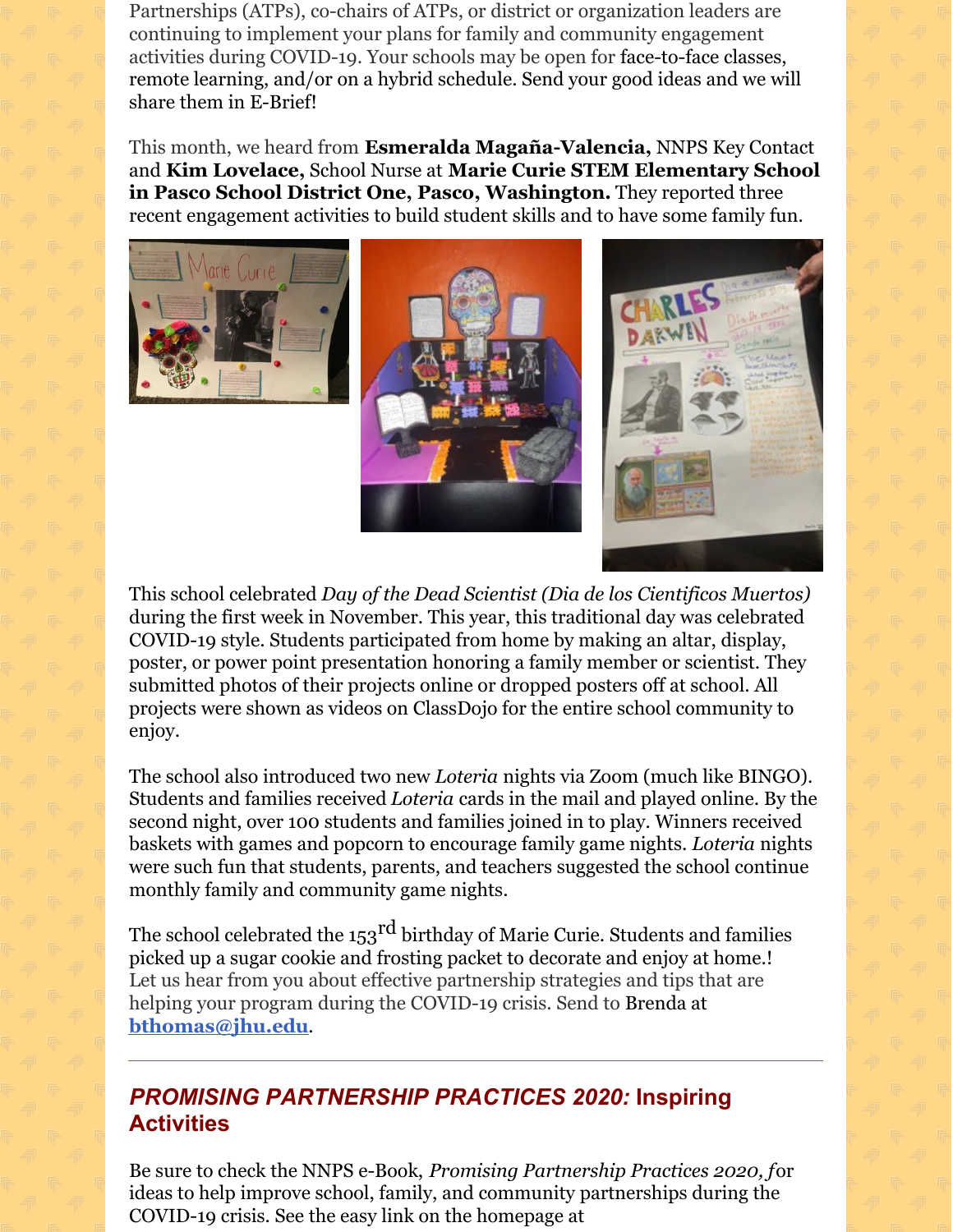**[www.partnershipschools.or](http://www.partnershipschools.org/)[g](https://nam02.safelinks.protection.outlook.com/?url=http%3A%2F%2Fnnps.jhucsos.com%2Fwp-content%2Fuploads%2F2020%2F09%2FPPPBookFinal2020.pdf&data=02%7C01%7Cbthomas%40jhu.edu%7C913fcf561f4e4060d31108d86a0cc48c%7C9fa4f438b1e6473b803f86f8aedf0dec%7C0%7C0%7C637375950363466758&sdata=bKR7F7mSKU2S0lHSFT%2FyDEl%2FLi6LrumObf9xyk9fWm8%3D&reserved=0)**. Or click **Promising Partnership Practices 2020**.

Your program can adopt or adapt activities to match the goals of your partnership program, and to fit COVID-19 health and safety protocols. If you conduct a good activity to meet COVID-19 conditions, let NNPS share it with members nationwide. Or, contact Brenda at NNPS (bthomas@jhu.edu) to discuss ideas to improve family and community engagement during the COVID-19 crisis.

**NOTE:** Prior books of *Promising Partnership Practices* from 2008 to 2019 are available to members on the NNPS website in the section Success Stories. Over 700 goal-linked activities have been reported to engage parents and community partners in ways that contribute to students' academic and behavioral success in school. Use your *Members-Only Access Code***, mem20NNPS** for access to all of these ideas.

**Also—**ALL 18 goal-linked **NNPS** *Samplers* are in the same section of the website for members to explore using the **Members-Only Code**.

### **VIRTUAL TRAVEL: Family Engagement and COVID-19 in Israel**

Dr. Joyce Epstein, Director, NNPS took a virtual trip to Israel this month to talk with Dr. Asnat Dor, professor and researcher in school counseling and health system management, and her students at Emek Yezreel Academic College. They are studying the challenges and possibilities of family and community engagement during the COVID-19 school closures. You can hear Joyce share many NNPS engagement activities and approaches to sustain strong partnerships at **NNPS and [COVID-19--Conversation](https://bit.ly/ZoomDorEpstein) with Dr. Dor (Israel) and Dr. Epstein** .

#### **NNPS and SOCIAL MEDIA**

**Educating, Engaging, and Empowering Parents.** Institutionalized Equity, LLC recognizes that all parents have important roles to play in their child's education from birth through high school—fully supported by school and district policies and practice. The organization's website,

**[www.EngageParentsInEducation.com](https://nam02.safelinks.protection.outlook.com/?url=http%3A%2F%2Fwww.engageparentsineducation.com%2F&data=04%7C01%7Cjepstein%40jhu.edu%7Cc1438d408f5546a3efbf08d873c2d0bc%7C9fa4f438b1e6473b803f86f8aedf0dec%7C0%7C0%7C637386627851871736%7CUnknown%7CTWFpbGZsb3d8eyJWIjoiMC4wLjAwMDAiLCJQIjoiV2luMzIiLCJBTiI6Ik1haWwiLCJXVCI6Mn0%3D%7C1000&sdata=Zijp%2BEr4t2ZfVSnQbELx%2FdqSrgcXQnVM24tncjE571c%3D&reserved=0)**, outlines its plan for a national model and standards for orientations, conferences, evaluations, and guidance to build a true educational partnership of students, parents, and teachers so that all children can reach their highest potential in school and beyond. The organization includes information on NNPS research-based approaches that enable districts and schools to attain these goals. See:

**<https://engageparentsineducation.com/research>**.

NNPS will share photos from your exciting partnership activities on our Facebook page. Send your *must see* Surviving COVID-19 pictures to Rachel, **[nnps@jhu.edu](mailto:nnps@jhu.edu)**! We are a strong network and will continue to work together to

get through this pandemic.

## **OPPORTUNITIES AND RESOURCES**